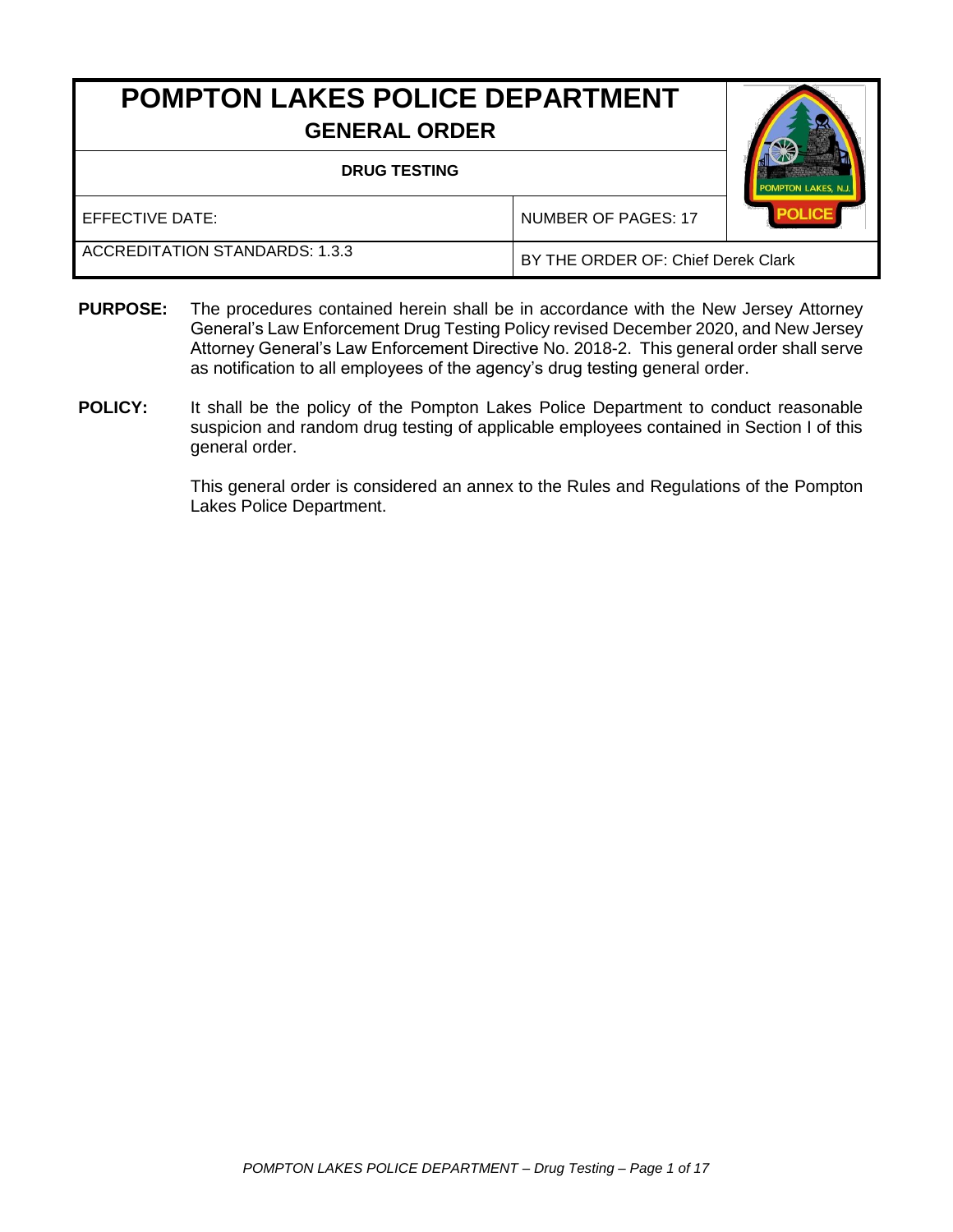#### **PROCEDURES:**

#### **I. APPLICABILITY**

- A. This general order applies to:
	- 1. Applicants for a position as a law enforcement officer who, if appointed, will be responsible for the enforcement of the criminal laws of this State and will be authorized to carry a firearm under N.J.S.A. 2C:39-6;
	- 2. Law enforcement officer trainees subject to the Police Training Act while they attend a mandatory basic training course; and
	- 3. Sworn law enforcement officers who are responsible for the enforcement of the criminal laws of this State, come under the jurisdiction of the Police Training Act and are authorized to carry a firearm under N.J.S.A. 2C:39-6.
	- 4. Non-sworn personnel to include, but is not limited to dispatchers, secretarial staff, office staff, crossing guards and interns of the Pompton Lakes Police Department.

### **II. TYPES OF DRUG TESTING**

- A. Applicants for Law Enforcement Officer Position
	- 1. This general order recognizes that drug testing is an important component of a pre-employment background investigation. Thus, prospective employees shall be drug tested as a condition of employment. The general order requires law enforcement agencies engaged in the hiring process to drug test prospective employees at any point during the pre-employment process.
	- 2. In addition, applicants for employment may be tested as many times as the law enforcement agency deems necessary to ensure that the applicants are not engaged in the illegal use of drugs. For example, applicants who have been drug tested as part of the application process may be tested again if a significant amount of time has elapsed since the previous step in the employment process.
	- 3. During the pre-employment process, the agency must ensure that it complies with the provisions of the Americans with Disabilities Act (ADA) by refraining from making any medical inquiries. Therefore, the medication information form should not be used at the applicant stage, unless a positive test result requires an explanation by the prospective employee.
- B. Law Enforcement Trainees
	- 1. Individuals hired as law enforcement officers who are required to attend and successfully complete a mandatory basic training course approved by the Police Training Commission are subject to drug testing during their attendance at a police academy. Trainees will be required to submit one or more urine specimens for testing while they attend a mandatory basic training course. The drug testing of law enforcement trainees will be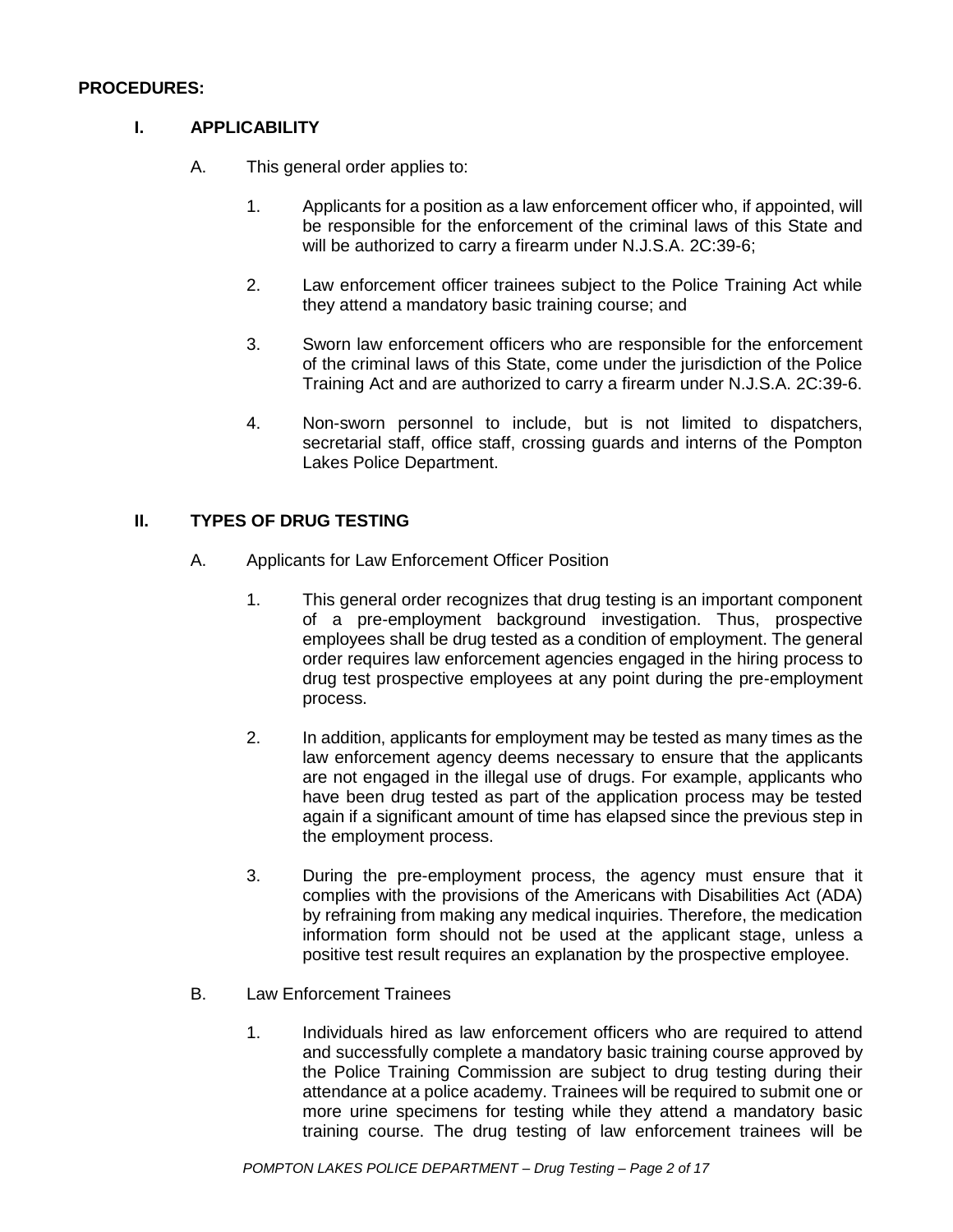conducted by the police academy staff under rules and regulations adopted by the Police Training Commission.

- 2. Individual trainees shall also be required to submit a urine specimen for testing when there exists reasonable suspicion to believe that the trainee is illegally using drugs. A trainee shall be ordered to submit to a drug test based on reasonable suspicion only with the approval of the county prosecutor, the chief executive officer of the trainee's agency, or the academy director.
- C. Sworn Law Enforcement Officers
	- 1. Sworn law enforcement officers shall be ordered to submit a urine specimen for testing when they have been randomly selected to submit to a drug test. Random selection shall be defined as a method of selection in which each and every sworn member of the law enforcement agency, regardless of rank or assignment, has an equal chance to be selected for drug testing each and every time a selection is conducted.
	- 2. Sworn law enforcement officers shall also be required to submit a urine specimen for testing when there exists reasonable suspicion to believe that the officer is illegally using drugs. An officer shall be ordered to submit to a drug test based on reasonable suspicion only with the approval of the county prosecutor or the chief executive officer of the officer's agency.
	- 3. Urine specimens may also be collected from law enforcement officers during a regularly scheduled and announced medical examination or a fitness for duty examination. However, the collection and analysis of these specimens are not governed by this general order.
- D. Non-Sworn Personnel
	- 1. Urine specimens shall be ordered from non-sworn personnel when there exists reasonable suspicion to believe that the employee is illegally using drugs. Urine specimens shall not be ordered from an employee without the approval of the County Prosecutor or the Chief of Police/Police Director.
	- 2. Urine specimens may be collected from non-sworn personnel during a regularly scheduled and announced medical examination or a fitness for duty examination. However, the collection and analysis of these specimens are not governed by this general order.

# **III. NOTIFICATION OF DRUG TESTING PROCEDURES**

- A. Applicants
	- 1. Applicants for law enforcement positions must be notified that the preemployment process will include drug testing. The notification will also indicate that a negative result is a condition of employment and that a positive result will: a) result in the applicant being dropped from consideration for employment; b) cause the applicant's name to be reported to the central drug registry maintained by the Division of State Police; and c) preclude the applicant from being considered for future law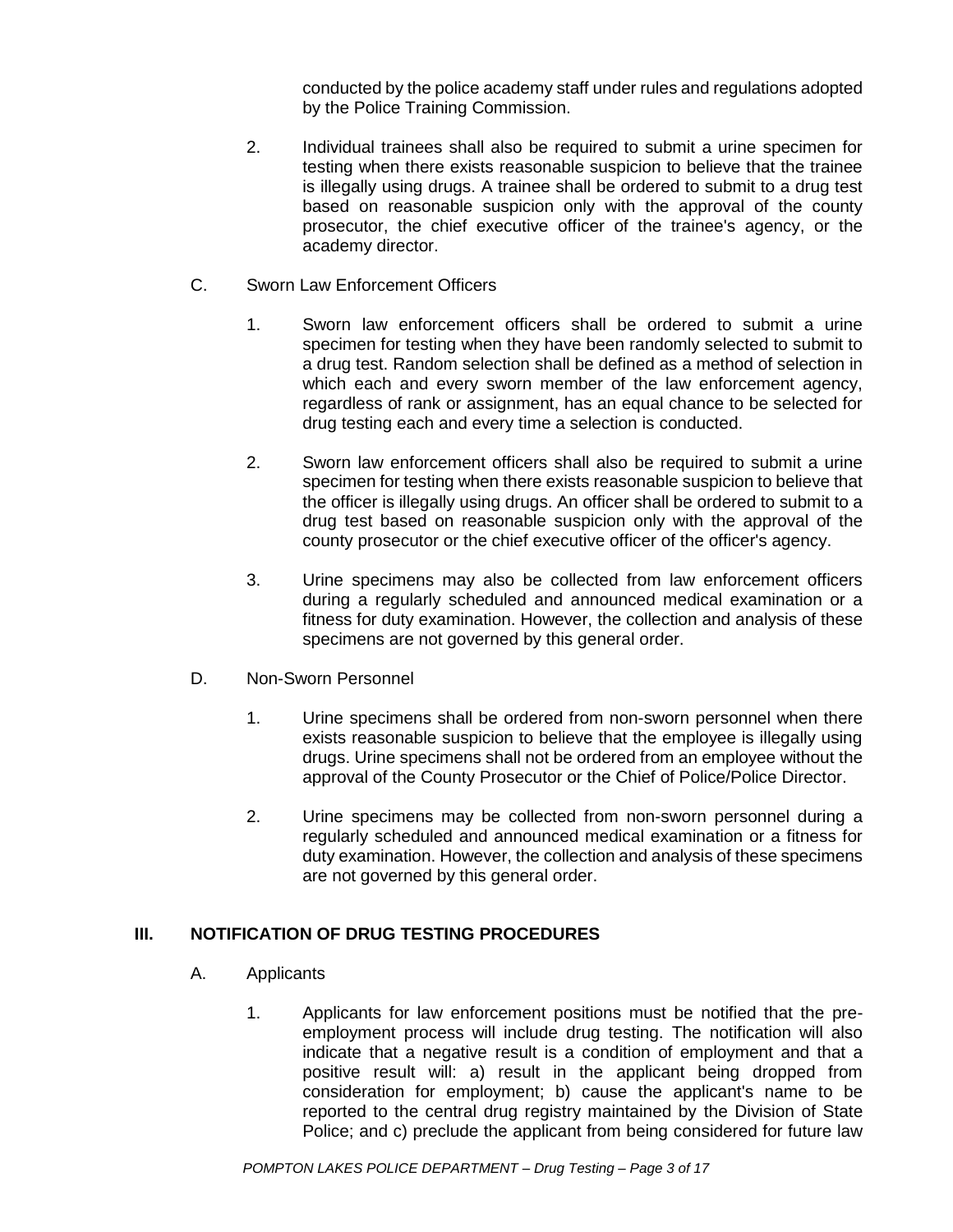enforcement employment for a period of two years from the date of the drug test. In addition, the notification will indicate that if the applicant is currently employed by another agency as a sworn law enforcement officer and the officer tests positive for illegal drug use, the officer's employing agency will be notified of the test results and the officer will be terminated from employment and permanently barred from future law enforcement employment in New Jersey.

- B. Trainees
	- 1. All newly appointed law enforcement officers shall be informed that drug testing is mandatory during basic training. Newly appointed officers shall also be informed that a negative result is a condition of employment and that a positive result will result in: a) upon final disciplinary action, the officer's termination from employment; and b) inclusion of the officer's name in the central drug registry maintained by the Division of State Police; and c) the officer being permanently barred from future law enforcement employment in New Jersey.
	- 2. Newly appointed officers shall be further informed that the refusal to submit to a drug test shall result in their dismissal from employment and a permanent ban from future law enforcement employment in New Jersey.
	- 3. Each police academy will include in its rules and regulations a provision implementing drug testing during basic training.
- C. Sworn Law Enforcement Officers: Reasonable Suspicion Testing
	- 1. In accordance with this general order, individual law enforcement officers will be ordered to submit to a drug test when there is a reasonable suspicion to believe that the officer is illegally using drugs.
	- 2. Before an officer may be ordered to submit to a drug test based on reasonable suspicion, the Pompton Lakes Police Department shall prepare a confidential written report, which documents the basis for the reasonable suspicion. The report shall be reviewed by the County Prosecutor or the Chief of Police of the police department before a reasonable suspicion test may be ordered. Under emergent circumstances, approval may be given for a reasonable suspicion test on the basis of a verbal report.
	- 3. In accordance with this general order, a negative result is a condition of employment as a sworn officer and that a positive result will result in: a) upon final disciplinary action, the officer's termination from employment; b) inclusion of the officer's name in the central drug registry maintained by the Division of State Police; and c) the officer being permanently barred from future law enforcement employment in New Jersey.
	- 4. In accordance with this general order, officers who refuse to submit to a drug test based on reasonable suspicion after being lawfully ordered to do so are subject to the same penalties as those officers who test positive for the illegal use of drugs. A sworn law enforcement officer who resigns or retires after receiving a lawful order to submit a urine specimen for drug testing and who does not provide the specimen shall be deemed to have refused to submit to the drug test.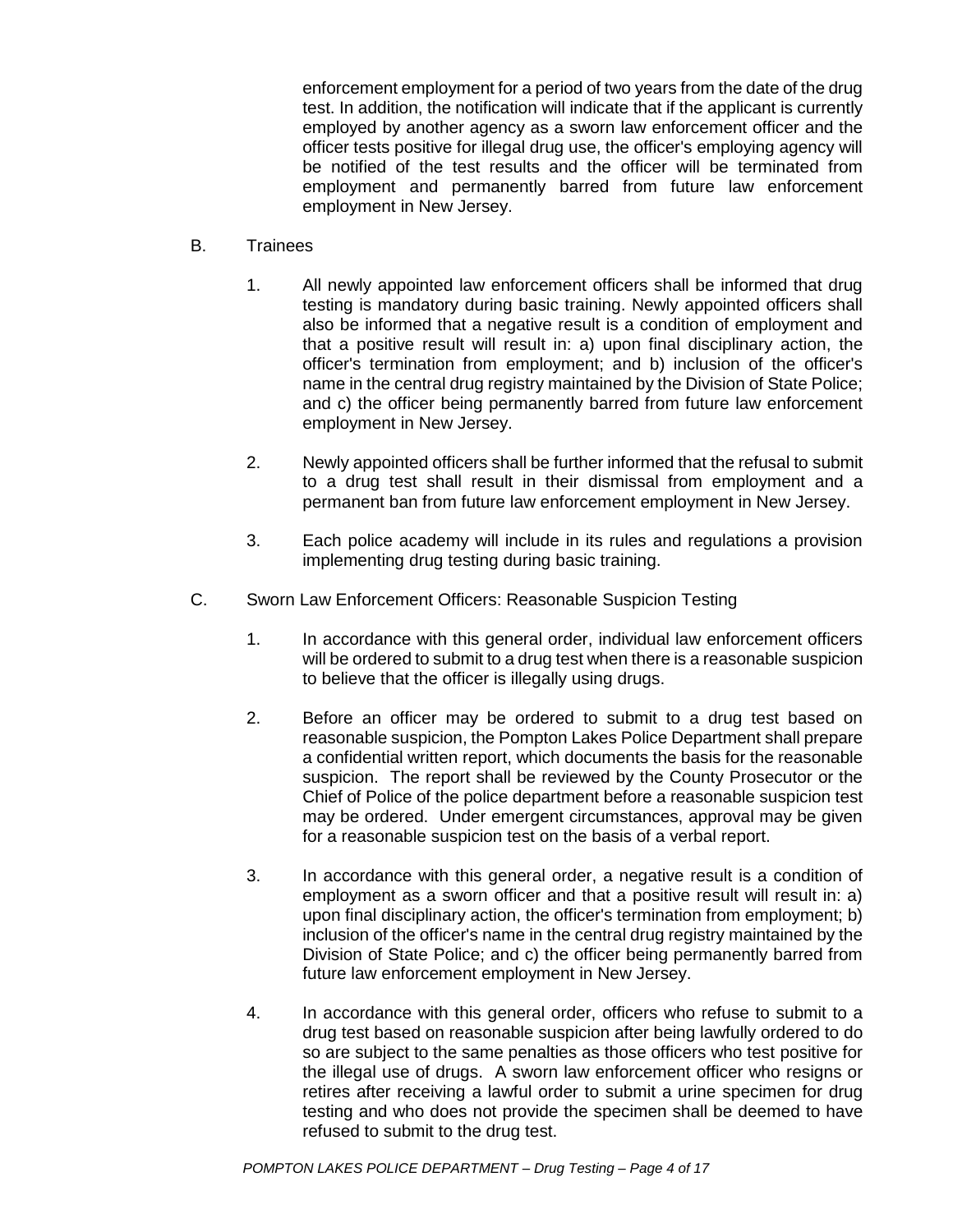- D. Non-Sworn Personnel: Reasonable Suspicion Testing
	- 1. Non-sworn personnel shall follow the above established guidelines in Section C - "Sworn Law Enforcement Officers: Reasonable Suspicion Testing".
	- 2. A negative test result is a condition of employment as a non-sworn member of the department and a positive test result will result in: a) upon final disciplinary action, termination from employment; and b) being permanently barred from future employment with the agency.
- E. Sworn Law Enforcement Officers: Random Drug Testing
	- 1. All sworn officers of the Pompton Lakes Police Department are eligible for random drug testing, regardless of rank and assignment.
	- 2. At least 10 percent of the total number of sworn officers within the Pompton Lakes Police Department shall be randomly tested each time. At a minimum, random drug testing shall be conducted at least twice every calendar year.
	- 3. A method of random selection has been established, which ensures that every probationary or sworn officer in the Pompton Lakes Police Department has an equal chance to be selected for a testing each and every time a selection takes place, regardless of rank, and regardless of the fact that one or more officers were randomly selected for testing at a prior selection process during the same calendar year.
	- 4. Officers will be selected for drug testing through the use of "Randomware" or a similar random selection program. A representative of the police bargaining unit(s) and internal affairs officer will observe and participate in the selection process.
	- 5. The selection process will be verified and documented in writing by the Chief of Police or internal affairs officer, and the report will be maintained in confidential files.
	- 6. Should a randomly selected officer be unavailable on the date selected, the following shall apply:
		- a. The Internal Affairs Supervisor shall test the employee/employees at the earliest time available after the employee returns to work.
		- b. The Chief of Police has the discretion to excuse a selected employee on a case-by-case basis if the employee is absent due to military or an extended injury leave.
		- c. Any pending selection list shall expire at such time as the next random test is administered, notwithstanding that personnel from the previous list have not been tested due to unavailability or excusal.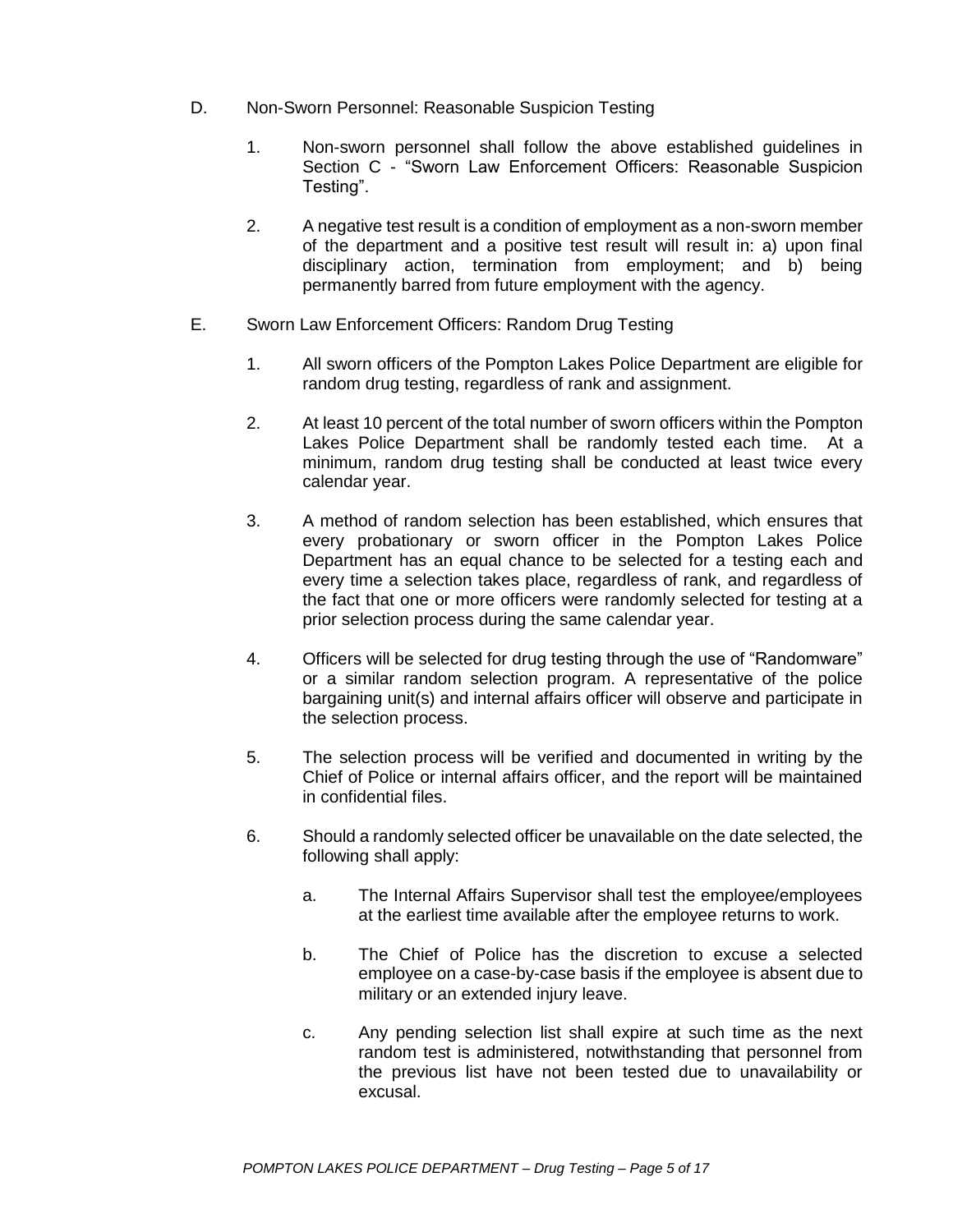- 7. Any member of the Pompton Lakes Police Department who discloses the identity of an officer selected for random testing or the fact that a random selection is scheduled to take place prior to the Department officially announcing same or prior to the collection of urine specimens is subject to discipline.
- 8. A system to collect urine specimens from selected officers in a prompt, efficient and confidential manner has been established in accordance with the Attorney General's Law Enforcement Drug Testing Policy and collection procedures established by the New Jersey State Toxicology Laboratory.
- 9. Officers who refuse to submit to a drug test when randomly selected, or who knowingly tamper with or alter a urine sample by use of adulterants or dilution, are subject to the same penalties as those officers who test positive for the illegal use of drugs. A sworn law enforcement officer who resigns or retires after receiving a lawful order to submit a urine specimen shall be deemed to have refused to submit to the drug test.
- 10. Alteration or adulteration will be presumed if, among other reasons, the temperature gauge of the collection container registers an improper temperature, or the State Toxicology Laboratory or other independent laboratory facility discloses the presence of an adulterant or dilution by some means.

# **IV. SPECIMEN ACQUISITION PROCEDURES**

- A. Preliminary Acquisition Procedures
	- 1. The Chief of Police or his designee shall serve as monitor of the specimen acquisition process. The monitor shall always be of the same sex as the individual being tested. In the event there is no member of the same sex available from the agency collecting the specimens, the agency may request that a member of the same sex from another law enforcement agency serve as monitor of the process.
	- 2. Prior to the submission of a specimen, an applicant for a law enforcement position shall execute a form consenting to the collection and analysis of their urine for illegal drugs. (Attachment A) The form shall also advise the applicant that a negative result is a condition of employment and that a positive result will result in the consequences outlined in Section III A of this general order. Applicants are not required to complete a Drug Testing Medication Information form at this time.
	- 3. Prior to the submission of a urine specimen, a trainee enrolled in a basic training course shall execute a form (Attachment B) advising the trainee that a negative result is a condition of employment and that a positive result will result in the consequences outlined in Section III B of this general order. The form shall also advise trainees that the refusal to participate in the test process carries the same penalties as testing positive. Trainees shall also complete a Drug Testing Medication Information form (Attachment D), which clearly describes all medications, both prescription, and over-thecounter (nonprescription), dietary supplements, and nutritional supplements that were ingested in the past 14 days. The Drug Testing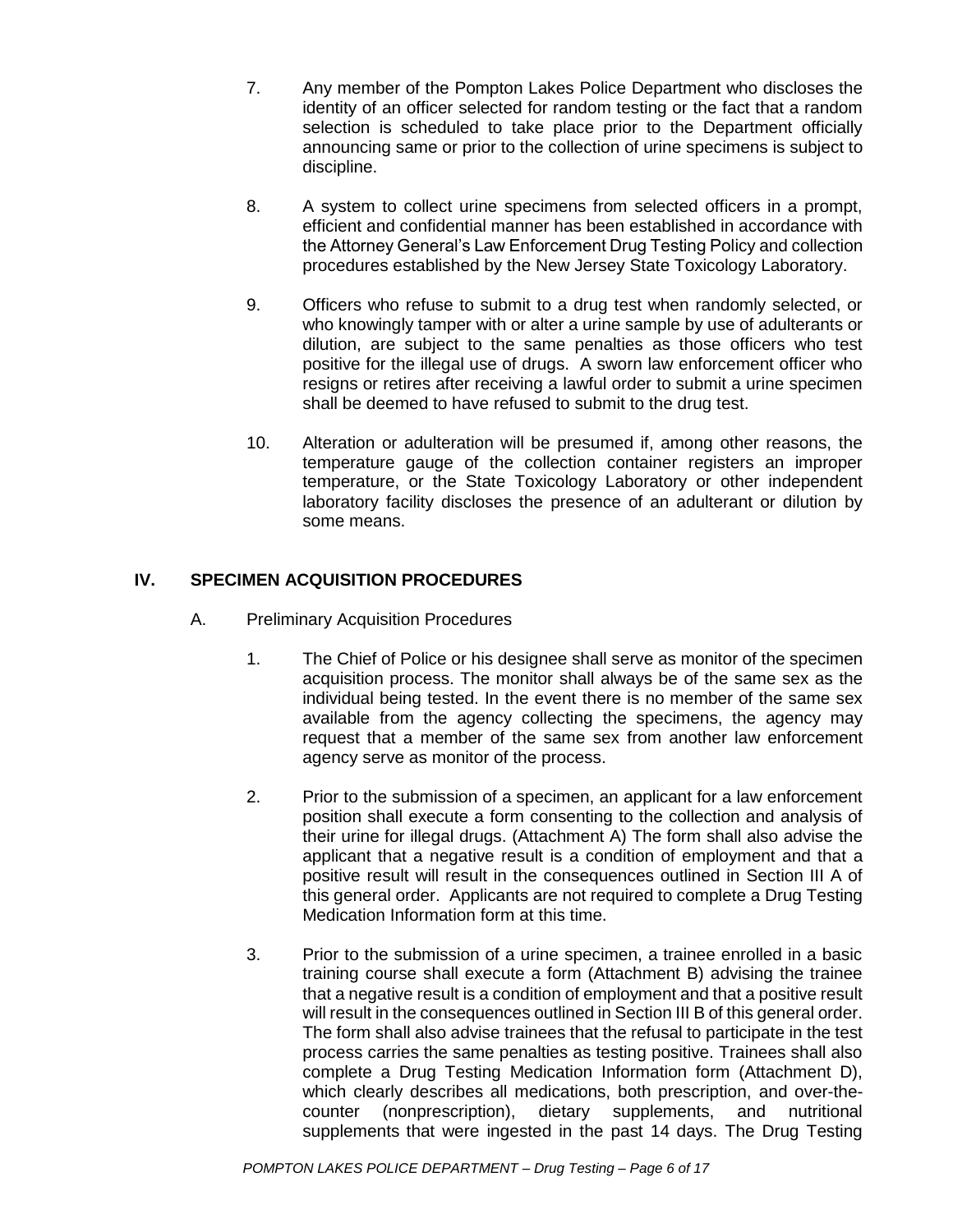Medication Information form (Attachment D) shall be placed in an envelope, which is sealed by the donor. The donor shall date and initial the seal, and write their unique identifier (Donor ID) on the envelope.

- 4. Prior to the submission of a urine specimen, an officer shall execute a form (Attachment C) advising the officer that a negative result is a condition of employment and that a positive result will result in the consequences outlined in Section III C of this general order. The form shall also advise the officer that the refusal to participate in the test process carries the same penalties as testing positive. Sworn officers shall complete the Drug Testing Medication Information form (Attachment D) listing all prescription medication, non-prescription (over-the-counter) medication, dietary supplements and nutritional supplements that were ingested by the officer during the past 14 days. The Drug Testing Medication Information form (Attachment D) shall be placed in an envelope, which is sealed by the donor. The donor shall date and initial the seal, and write their unique identifier (Donor ID) on the envelope.
- B. Monitor Responsibilities
	- 1. The monitor of the specimen acquisition process shall be responsible for:
		- a. Ensuring that all documentation is fully and accurately completed by the individual submitting the specimen (the donor).
		- b. Collecting specimens in a manner that provides for individual privacy while ensuring the integrity of the specimen. Individual specimens and forms shall be identified throughout the process by the use of donor identification (Donor ID). At no time shall a name appear on any form or specimen container sent to the Laboratory.
		- c. Complying with chain of custody procedures established by the Laboratory for the collection and submission for analysis of urine specimens.
		- d. Specimens shall be collected utilizing split collection kits supplied by the Laboratory. Under no circumstances shall a specimen be collected and submitted for analysis in a specimen container that has not been approved by the NJ State Medical Examiner Toxicology Laboratory. It is the responsibility of each agency to contact the Laboratory to obtain the Split Specimen Kits and Forensic Urine Drug Testing Custody and Submission Forms (CSF).
		- e. Collecting and submitting urine specimens in accordance with procedures established by the Laboratory.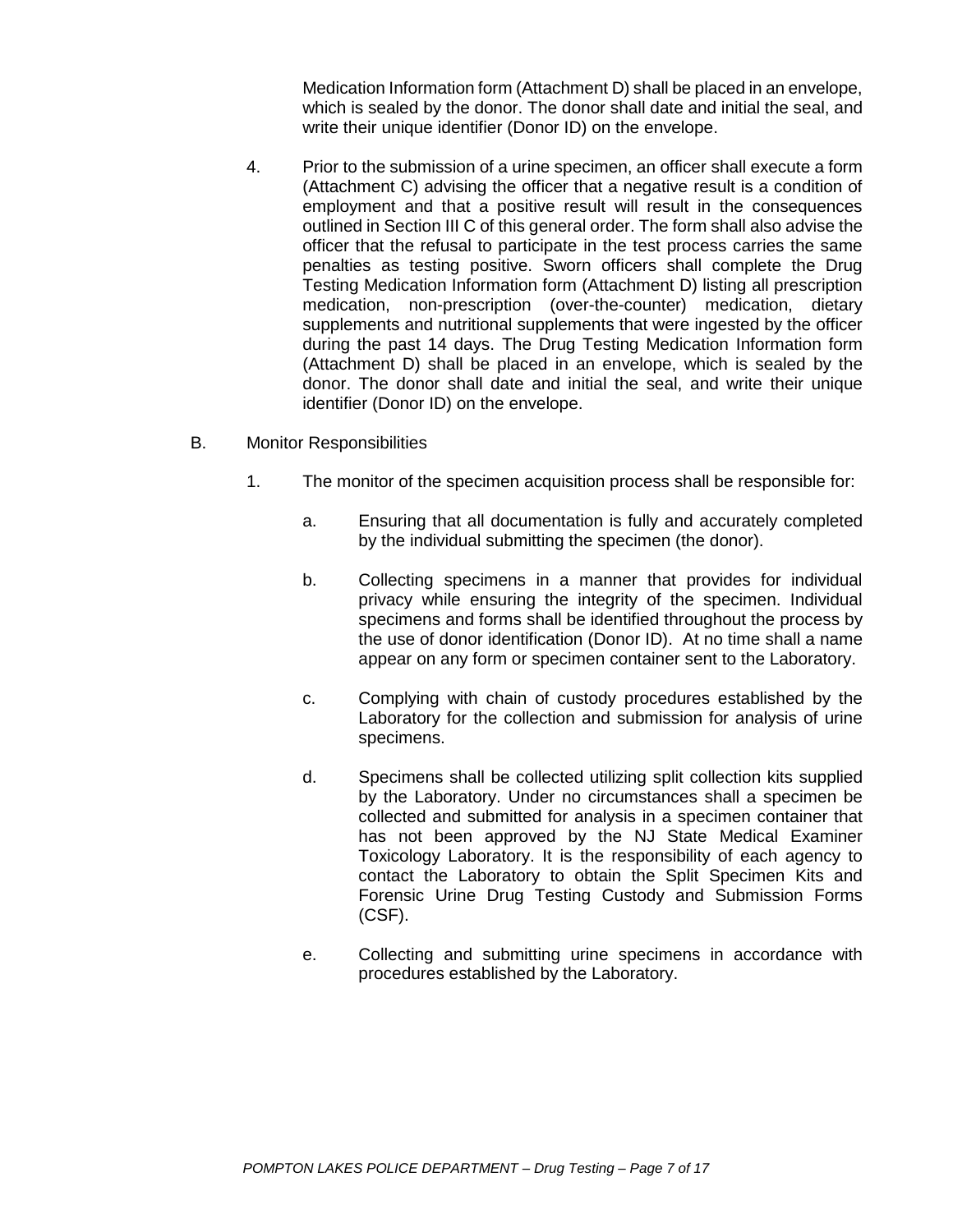- 2. In order to ensure the accuracy and integrity of the collection process a monitor may:
	- a. Direct an individual officer who has been selected for drug testing to remove outer clothing (jackets, sweaters etc.), empty their pockets, and wash their hands under running water, before they produce a specimen.
	- b. Add tinting agents to toilet water and secure the area where the specimens are to be collected prior to specimen collection.
- 3. If the monitor has reason to believe that an individual officer will attempt to adulterate or contaminate a specimen, substitute another substance or liquid for their specimen, or compromise the integrity of the test process, the monitor may conduct a direct observation of the individual officer. If a monitor concludes that direct observation is necessary, he or she must document the facts supporting the belief that the officer will attempt to compromise the integrity of the test process before there can be direct observation.
- C. Specimen Collection
	- 1. Unless otherwise noted, all steps must be completed by the donor in the presence of the monitor.
	- 2. The monitor completes the agency information, donor identification, and test information sections of the Custody and Submission Form (CSF).
	- 3. The monitor allows the donor to select one NJ Medical Examiner State Toxicology Laboratory issued sealed split specimen collection kit.
	- 4. The donor unseals the split specimen collection kit, removes the specimen bag and specimen containers from the specimen collection container, and places all items on a clean surface.
		- a. The specimen containers shall be kept closed/unsealed at this time.
		- b. The specimen collection container and specimen containers should be kept within view of both the donor and the monitor.
	- 5. The monitor instructs the donor to void a specimen of at least 45 mL into the specimen collection container, to not flush the toilet, and return with the specimen container immediately after the specimen is produced.
	- 6. The monitor checks the specimen for adequate volume and the temperature indicator strip on the specimen container within 4 minutes.
		- a. A color change between 90° and 100°F indicates an acceptable specimen temperature. The monitor indicates if the temperature is acceptable by marking either the "Yes" or "No" box in the specimen collection section of the CSF. If a temperature strip does not indicate the acceptable temperature, the monitor must consider the possibility that the officer attempted to tamper with the collection.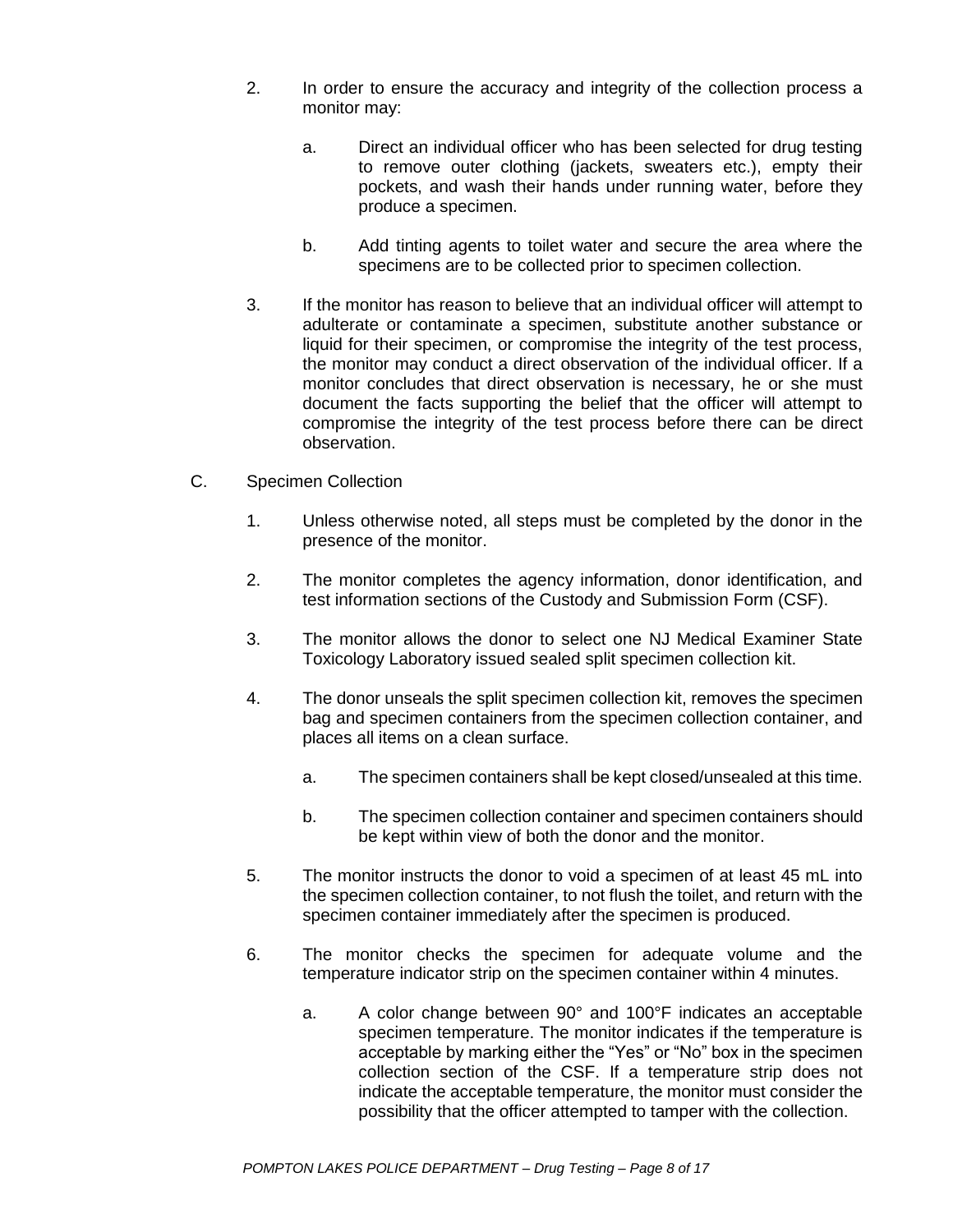- b. The monitor must follow the "shy bladder" procedure for donors that initially are unable to produce an adequate amount of urine (See Section D. "Shy Bladder" Procedure below)
- 7. The monitor instructs the donor to split the collected specimen into the specimen containers.
	- a. The donor opens both specimen containers and pours at least 30 mL of urine from the collection container in the primary specimen container and at least 15 mL of urine from the collection container in the secondary specimen container.
	- b. The donor secures both specimen containers by placing and securing the lids/caps on the specimen containers.
- 8. The monitor instructs the donor to seal the specimen containers with tamper evidence seals from the CSF.
	- a. The donor carefully removes the Bottle A Specimen Container Security Seal from the CSF and places it over the lid/cap and down the sides of the primary specimen container with the greater volume of urine (30 mL).
	- b. The donor carefully removes the Bottle B (SPLIT) Specimen Container Security Seal from the CSF and places it over the lid/cap and down the sides of the secondary specimen container with the lesser volume of urine (15 mL).
	- c. After the seals are placed on the specimen containers, the donor writes the collection date and his or her initials in the space provided on the security seals to certify that the specimen containers contain the specimen that he or she provided.
- 9. The monitor prints his/her name, signs and dates the monitor/agency acknowledgement section of the CSF.
- 10. The monitor instructs the donor to place both specimens in the front pouch of the specimen bag that contains the absorbent pad.
- 11. The monitor separates the white laboratory copy of the CSF, folds it, and places it in the rear pouch of the specimen bag along with the sealed medication information sheet, if provided.
- 12. The monitor seals the specimen bag by removing the release liner from the flap and folding the blue adhesive flap to cover the cross hatch slit opening.
- 13. Any remaining urine and the specimen collection container may be discarded.
- 14. The monitor will take possession of the sealed specimen bag and ensure that it is delivered to the NJ State Medical Examiner Toxicology Laboratory in a timely manner (See Section V. Submission of Specimens to the Laboratory below).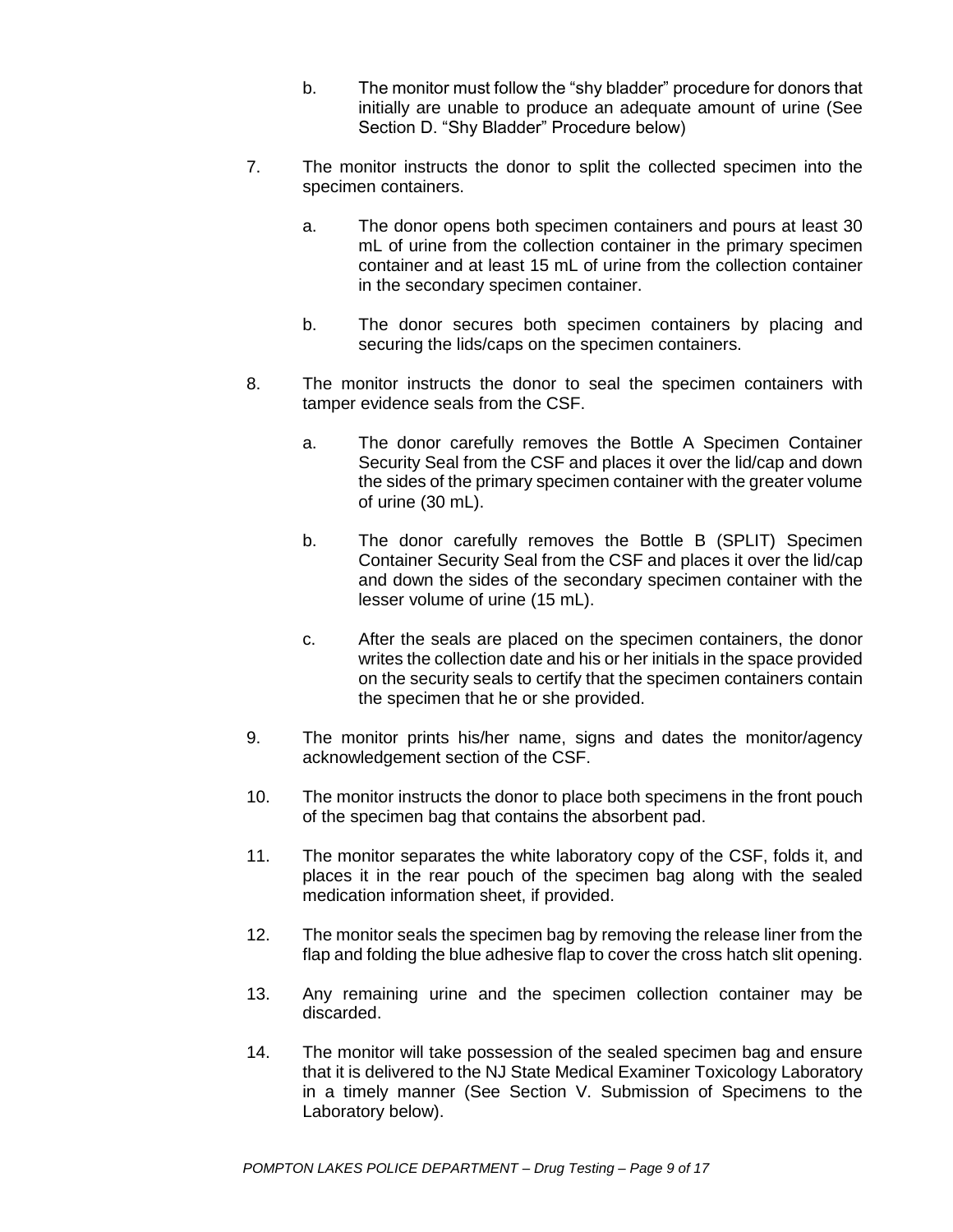- D. "Shy Bladder" Procedure
	- 1. When a donor initially produces an inadequate amount of urine, the monitor must take the following steps:
		- a. Advise the donor to remain on the premises and under the supervision of the test monitor until the monitor is satisfied that the donor cannot produce a specimen.
		- b. While the donor is under supervision, allow the donor to drink up to 40 ounces of fluids distributed reasonably over a period of up to three hours in an attempt to induce the production of a specimen.
		- c. Under no circumstances, should multiple voids be combined to produce an adequate sample volume.
	- 2. If the donor remains unable to provide a specimen after a reasonable period of time, the monitor may have the donor examined by a doctor to determine whether the inability to produce a specimen was the result of a medical or physical infirmity or constituted a refusal to cooperate with the drug testing process.
- E. Split Specimen
	- 1. A donor whose specimen tested positive may only challenge the positive test result by having the split specimen independently tested by an accredited laboratory. The first specimen will not be retested.
	- 2. The split specimen will be maintained at the Laboratory for a minimum of one (1) year following the receipt of a positive drug test result from the Laboratory by the submitting agency.
	- 3. The split specimen will be released by the Laboratory under the following circumstances:
		- a. The agency is notified by the Laboratory that the first specimen tested positive for a controlled substance;
		- b. The agency notifies the donor that the first specimen tested positive for a controlled substance; and
		- c. The agency is informed by the donor whose specimen tested positive that he/she wishes to challenge the positive test result.
	- 4. A representative of the second test laboratory may, in person, take possession of the second sample in accordance with accepted chain of custody procedures or the sample may be sent to the second test laboratory by commercial courier also following accepted chain of custody procedures.
	- 5. Following testing of the split specimen, the independent laboratory will report the result of the split specimen drug test to the donor, to the submitting agency, and to the NJ State Medical Examiner Toxicology Laboratory medical review officer.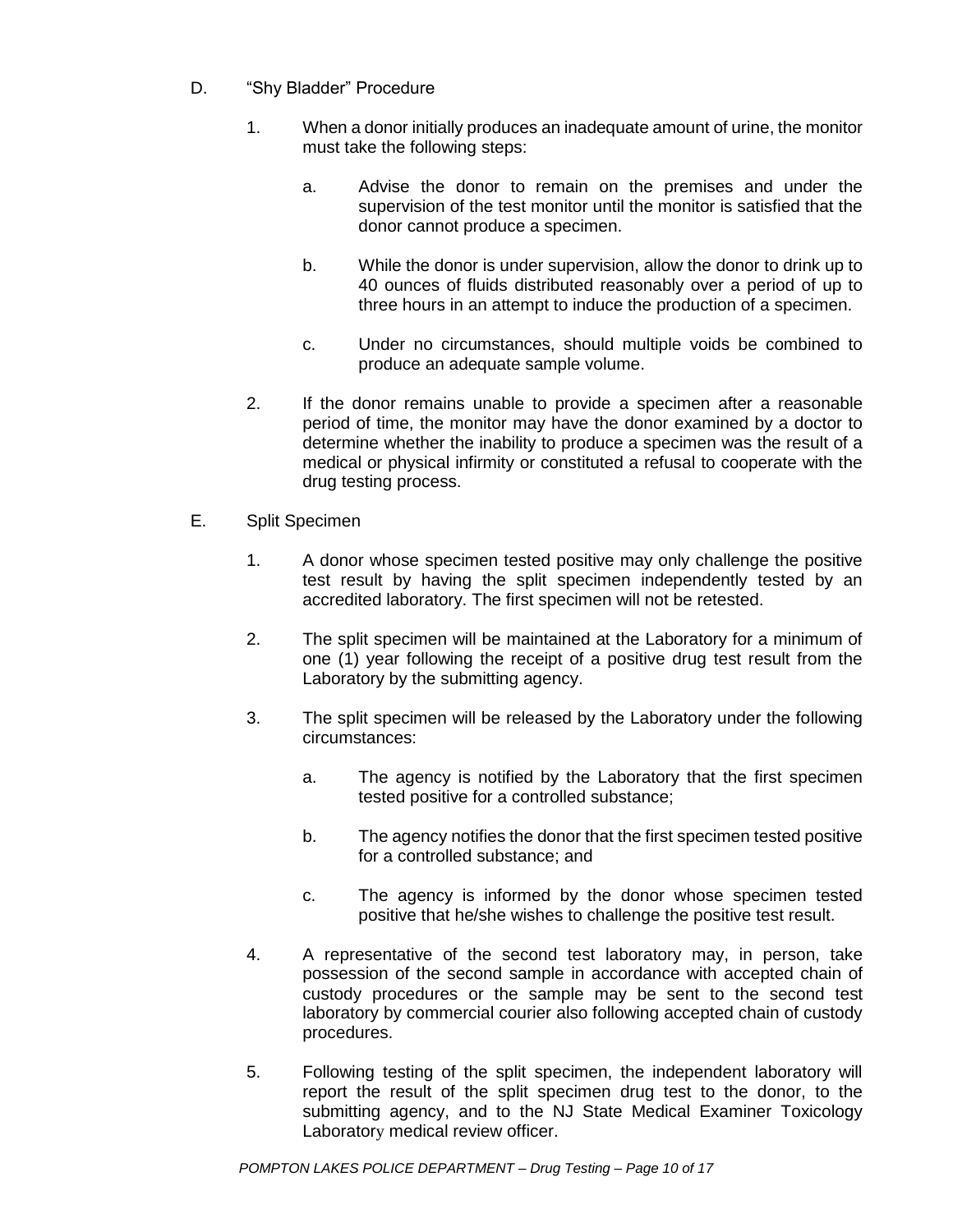## **V. SUBMISSION OF SPECIMENS TO THE LABORATORY**

- A. The NJ State Medical Examiner Toxicology Laboratory is the only facility approved for the analysis of law enforcement drug tests conducted under the Law Enforcement Drug Testing Policy. Law enforcement agencies are not permitted to use any other facility or laboratory for the purpose of analyzing urine specimens for illegal drug use by law enforcement officers.
- B. Urine specimens should be submitted to the Laboratory as soon as possible after their collection. In the event a specimen cannot be submitted to the laboratory within one working day of its collection, the agency shall store the specimen in a controlled access refrigerated storage area until submission to the Laboratory.
- C. Specimens may be submitted to the Laboratory by commercial courier using "next day delivery" or in person. (Appointments only)
- D. The Laboratory will inspect all documentation to ensure that it has been properly completed. Failure to include the appropriate documentation with each submission will cause the Laboratory to delay conducting an analysis of the specimen or specimens until the missing documentation is submitted.
- E. In addition to ensuring that the appropriate documentation has been completed and submitted for each specimen, the Laboratory shall inspect each specimen for damage and evidence of tampering.
	- 1. The Laboratory may reject any specimen it has reason to believe has been tampered with or is damaged; and
	- 2. Notify the submitting agency in writing with the reason for rejection clearly stated.

### **VI. ANALYSIS OF SPECIMENS**

- A. The analysis of the first specimen shall be done in accordance with currently accepted procedures adopted by the Laboratory. These procedures shall include but not be limited to security of the test specimens, chain of custody, initial screening and confirmation testing, parent drug and metabolite cut-off levels and the issuance of final reports. In addition to the controlled substances listed below, every Law Enforcement Executive may request that specimens be analyzed for the presence of steroids. The steroid test shall be for an additional cost to the Department.
- B. The Laboratory's drug testing procedures will screen specimens for the following controlled substances:
	- 1. Amphetamines;
	- 2. Barbiturates;
	- 3. Benzodiazepine;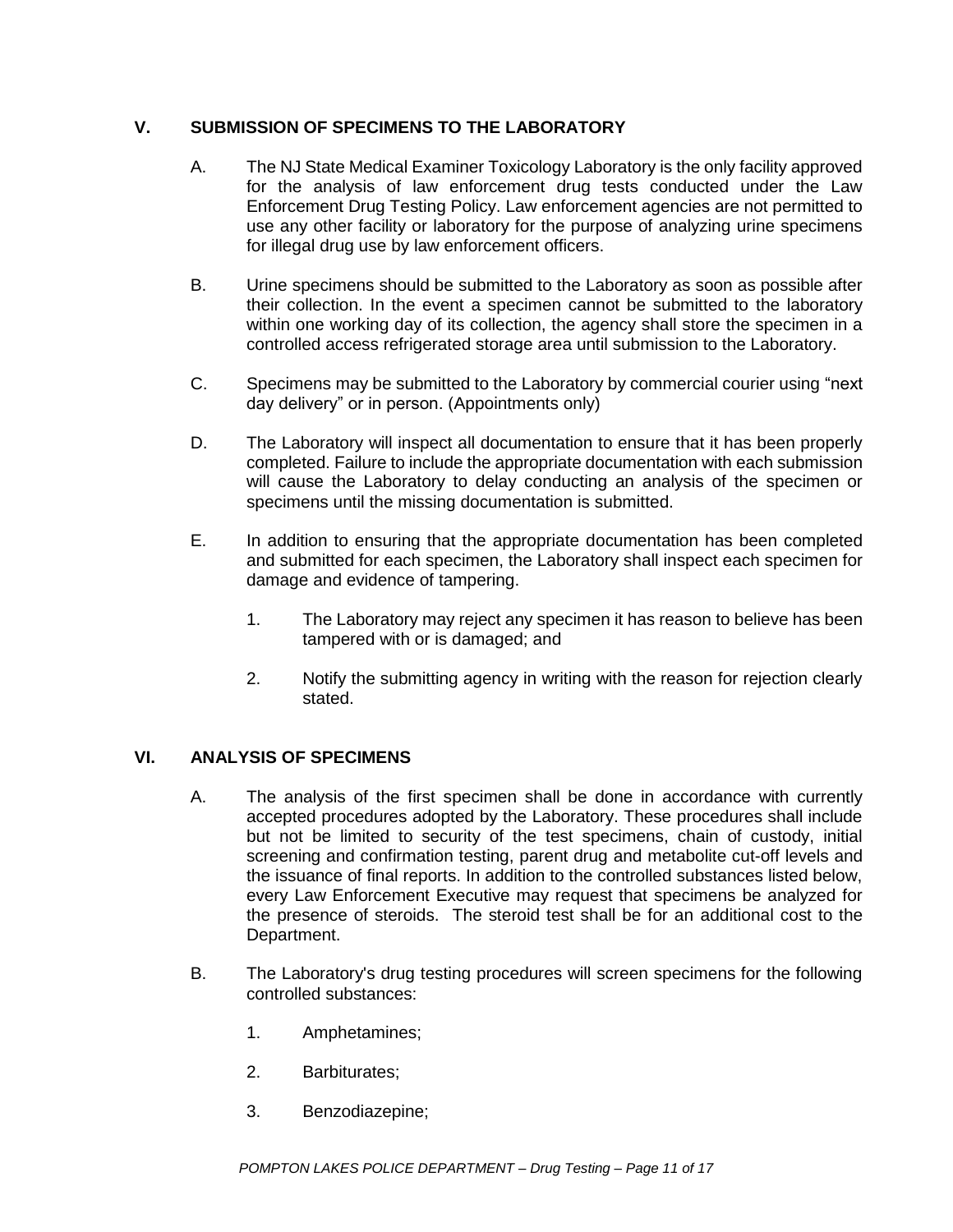- 4. Cocaine;
- 5. Marijuana/Cannabis;
- 6. Methadone;
- 7. Opiates;
- 8. Oxycodone/Oxymorphone;
- 9. Phencyclidine.
- C. The Laboratory utilizes a two-stage procedure to analyze specimens.
	- 1. In the first stage, all specimens will undergo an initial screening. The initial screening determines whether one or more of the nine substances listed and/or their metabolites are present at or above a designated cutoff. All presumptive positive specimens will undergo a second and more specific type of testing.
	- 2. The second type of testing will employ mass spectrometry detection for the definitive identification and quantitation of drugs and/or metabolites presumptively identified by the initial screen.
- D. When a specimen tests positive at both the initial stage and the second stage, a medical review officer assigned to the Laboratory will review the test results together with the medication information form submitted for the specimen. The medical review officer will seek to determine whether any of the substances listed on the form would explain the positive test result. The medical review officer may direct the agency that collected the sample to obtain further information from the individual being tested concerning the medications listed on the medical information form. The medical review officer will then issue a report indicating whether or not the sample tested positive due to a listed medication on the medication information form.
- E. Applicants for law enforcement employment are not required to submit a Drug Testing Medication Information form with their specimen. Therefore, if an applicant tests positive, the law enforcement agency, following notification from the Laboratory, must have the candidate complete the Drug Testing Medication Information form (Attachment D) listing all prescription medication, nonprescription (over-the-counter) medication, dietary supplements, and nutritional supplements that were ingested by the donor during the 14 days prior to the specimen collection. The Drug Testing Medication Information form shall be placed in an envelope which is sealed by the donor. The donor shall date and initial the seal, and write their Donor ID on the envelope. The agency is responsible for submitting the envelope to the Laboratory. A review of the form will be conducted by the medical review officer as outlined above.
- F. In addition to the testing outlined above, specimens submitted to the Laboratory may be tested for additional substances at the request of the law enforcement agency submitting the specimen. The Laboratory has the ability through its own facilities, as well as facilities employed as references laboratories, to arrange drug testing for steroid abuse, as well as other currently abused substances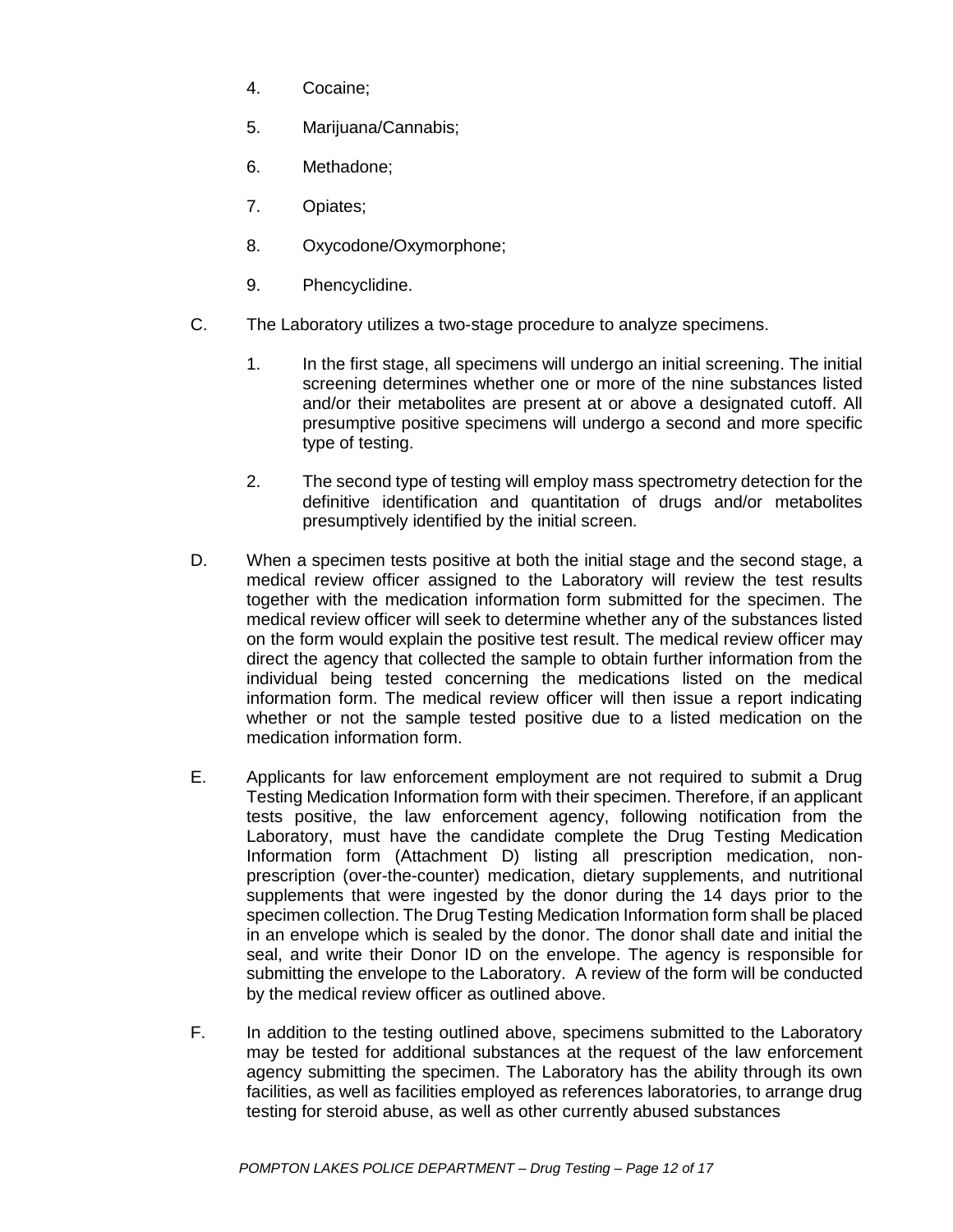## **VII. DRUG TEST RESULTS**

- A. The Laboratory will provide written test results for every specimen submitted for analysis. All efforts will be made to deliver these reports within 15 working days of the submission. Reports will be addressed to the contact person listed on the specimen submission record. Positive test results will be sent to the contact person by certified mail.
- B. In some cases, the Laboratory will report that a specimen tested positive for a particular substance and that the information on the medication information form explains the test result. For example, the Laboratory may report that a specimen tested positive for barbiturates and a prescription for that barbiturate was listed on the form by the officer. At this point, it is the responsibility of the submitting agency to determine whether the officer had a valid prescription for that drug. Officers who do not have a valid prescription are subject to disciplinary action including, termination by the agency.
- C. Under no circumstances will the Laboratory provide law enforcement agencies with verbal reports of drug test results. In addition, no individual or agency may ask the Laboratory to conduct a second analysis of a specimen that has already been analyzed.

## **VIII. CONSEQUENCES OF A POSITIVE TEST RESULT**

- A. When an applicant tests positive for illegal drug use:
	- 1. The applicant shall be immediately removed from consideration for employment by the department.
	- 2. The applicant shall be reported to the Central Drug Registry maintained by the Division of State Police by the law enforcement agency to which the individual applied.
	- 3. The applicant shall be precluded from consideration for future law enforcement employment by any law enforcement agency in New Jersey for a period of two years.
	- 4. Where the applicant is currently employed by another agency as a sworn law enforcement officer, the officer's current employer shall be notified of the positive test result. Under these circumstances, the officer's current employer is required to dismiss the officer from employment and also report his or her name to the Central Drug Registry maintained by the Division of State Police.
- B. When a trainee tests positive for illegal drug use, subject to rules adopted by the Police Training Commission:
	- 1. The trainee shall be immediately dismissed from basic training and suspended from employment by his or her appointing authority.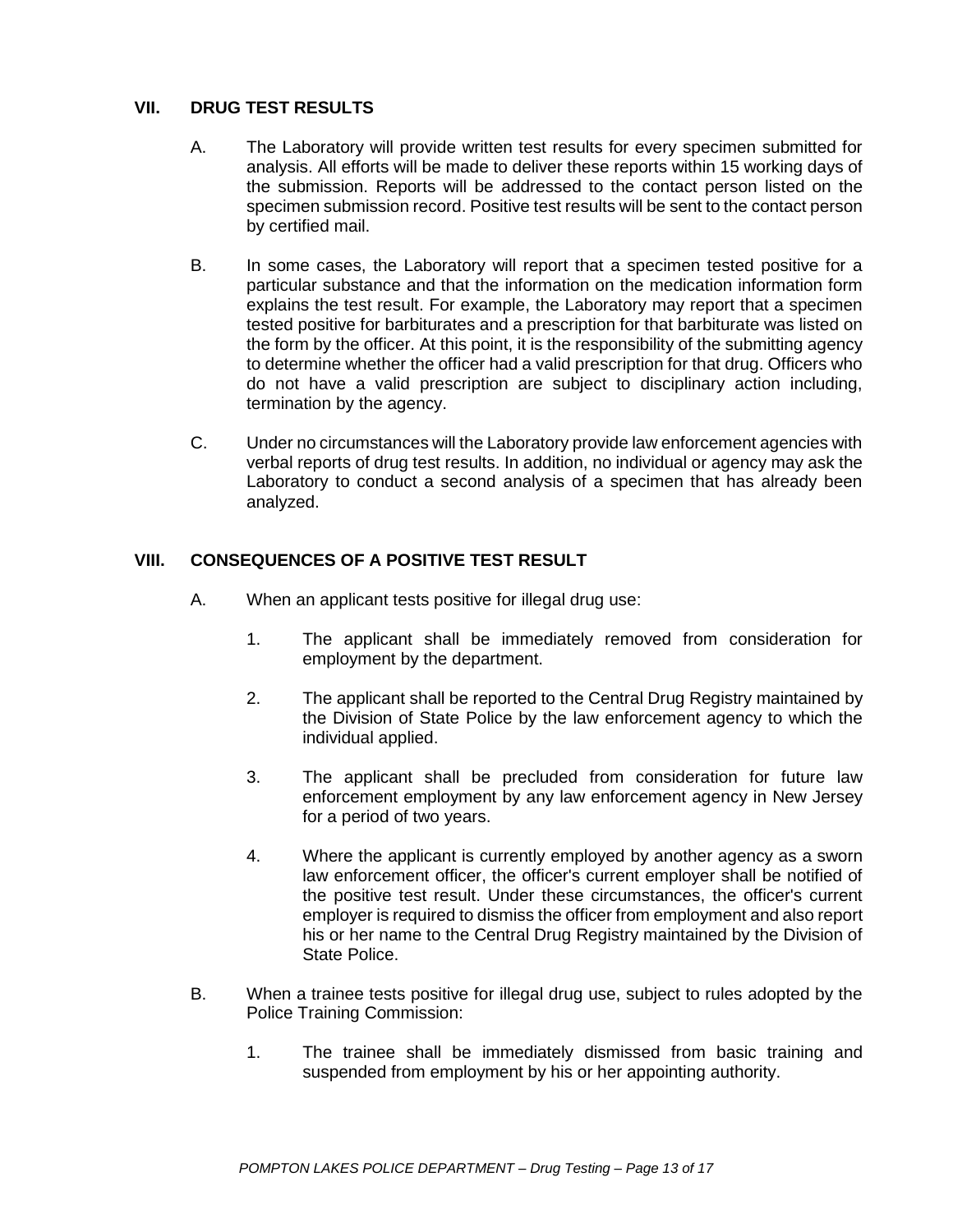- 2. Upon final disciplinary action, the trainee shall be terminated from employment as a law enforcement officer, upon final disciplinary action by the appointing authority.
- 3. The trainee shall be reported to the Central Drug Registry maintained by the Division of State Police.
- 4. The trainee shall be permanently barred from future law enforcement employment in New Jersey.
- C. When a sworn law enforcement officer tests positive for illegal drug use:
	- 1. The officer shall be immediately suspended from all duties.
	- 2. The officer shall be administratively charged and, upon final disciplinary action, the officer shall be terminated from employment as a law enforcement officer.
	- 3. The officer shall be reported by his or her employer to Central Drug Registry maintained by the Division of State Police.
	- 4. The officer shall be permanently barred from future law enforcement employment in New Jersey.

# **IX. CONSEQUENCES OF A REFUSAL TO SUBMIT TO A DRUG TEST**

- A. Applicants who refuse to submit to a drug test during the pre-employment process shall be immediately removed from consideration for law enforcement employment and barred from consideration for future law enforcement employment for period of two years from the date of the refusal. In addition, the appointing authority shall forward the applicant's name to the Central Drug Registry and note that the individual refused to submit to a drug test.
- B. Trainees who refuse to submit to a drug test during basic training shall be immediately removed from the academy and immediately suspended from employment. Upon a finding that the trainee did in fact refuse to submit a sample, the trainee shall be terminated from law enforcement employment and permanently barred from future law enforcement employment in New Jersey. In addition, the appointing authority shall forward the trainee's name to the Central Drug Registry and note that the individual refused to submit to a drug test.
- C. Sworn law enforcement officers who refuse to submit to a drug test ordered in response to reasonable suspicion or random selection shall be immediately suspended from employment. Upon a finding that the officer did in fact refuse to submit a sample, the officer shall be terminated from law enforcement employment and permanently barred from future law enforcement employment in New Jersey. In addition, the appointing authority shall forward the officer's name to the Central Drug Registry and note that the individual refused to submit to a drug test. Please note that if there is no valid reason why an officer cannot produce a specimen, the officer's actions will be treated as a refusal. In addition, a sworn law enforcement officer who resigns or retires after receiving a lawful order to submit a urine specimen for drug testing and who does not provide the specimen shall be deemed to have refused to submit to the drug test.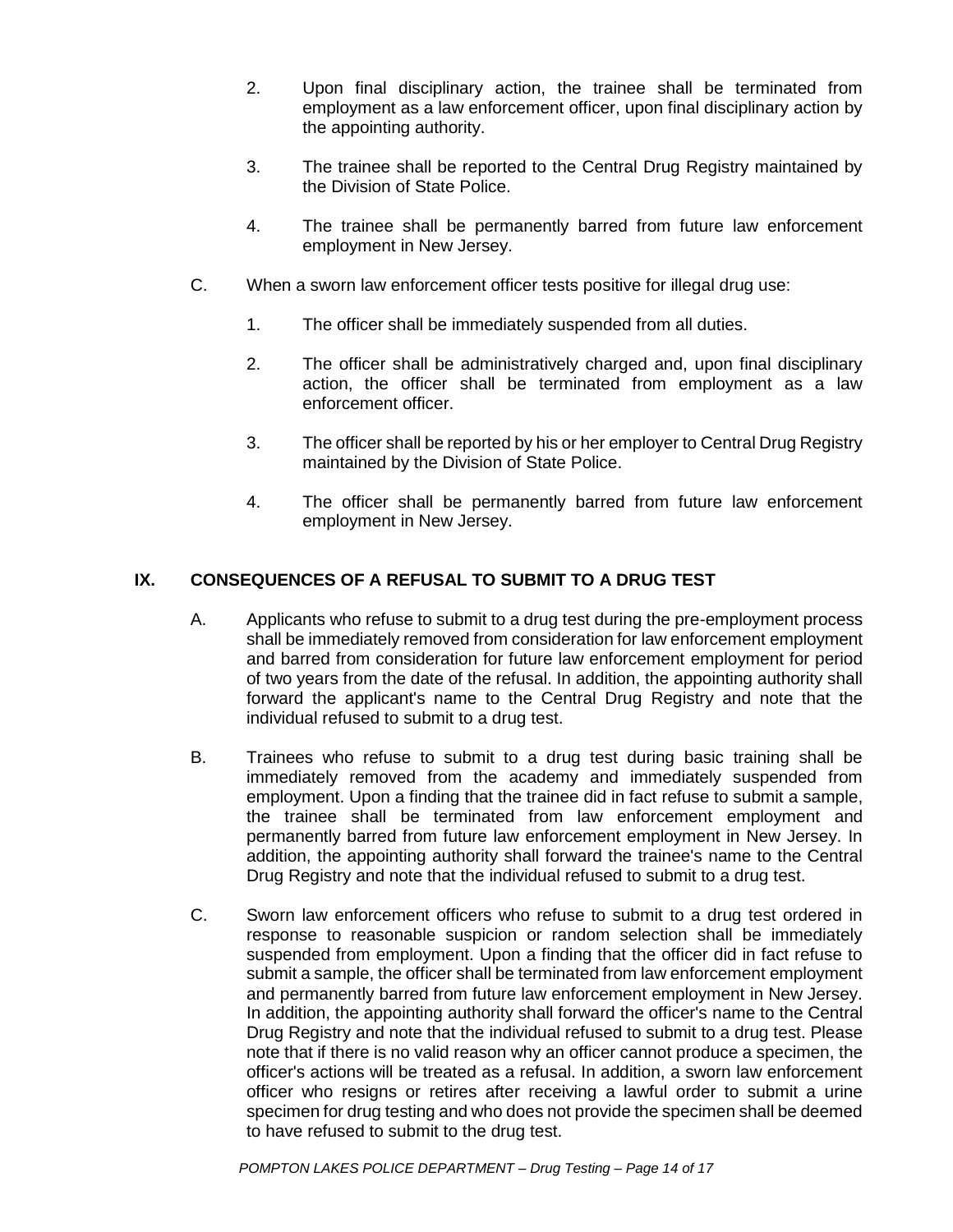### **X. RESIGNATION/RETIREMENT IN LIEU OF DISCIPLINARY ACTION**

A. A sworn law enforcement officer who tests positive for illegal drug use or refuses to submit to a drug test, and who resigns or retires in lieu of disciplinary action or prior to the completion of final disciplinary action, shall be reported by his or her employer to Central Drug Registry and shall be permanently barred from future law enforcement employment in New Jersey.

## **XI. RECORD KEEPING**

- A. The Pompton Lakes Police Department's Internal Affairs Unit shall maintain all records relating to the drug testing of applicants, trainees and law enforcement officers.
- B. The Pompton Lakes Police Department's drug testing records shall include but not be limited to:
	- 1. For all drug testing:
		- a. the identity of those ordered to submit urine samples;
		- b. the reason for that order;
		- c. the date the urine was collected;
		- d. the monitor of the collection process;
		- e. the chain of custody of the urine sample from the time it was collected until the time it was received by the Laboratory;
		- f. the results of the drug testing;
		- g. copies of notifications to the subject;
		- h. for any positive result, documentation from the officer's physician that the medication was lawfully prescribed and does not render the officer unfit for duty;
		- i. for any positive result or refusal, appropriate documentation of disciplinary action.
	- 2. For random drug testing, the records will also include the following information:
		- a. a description of the process used to randomly select officers for drug testing;
		- b. the date selection was made;
		- c. a copy of the document listing the identities of those selected for drug testing;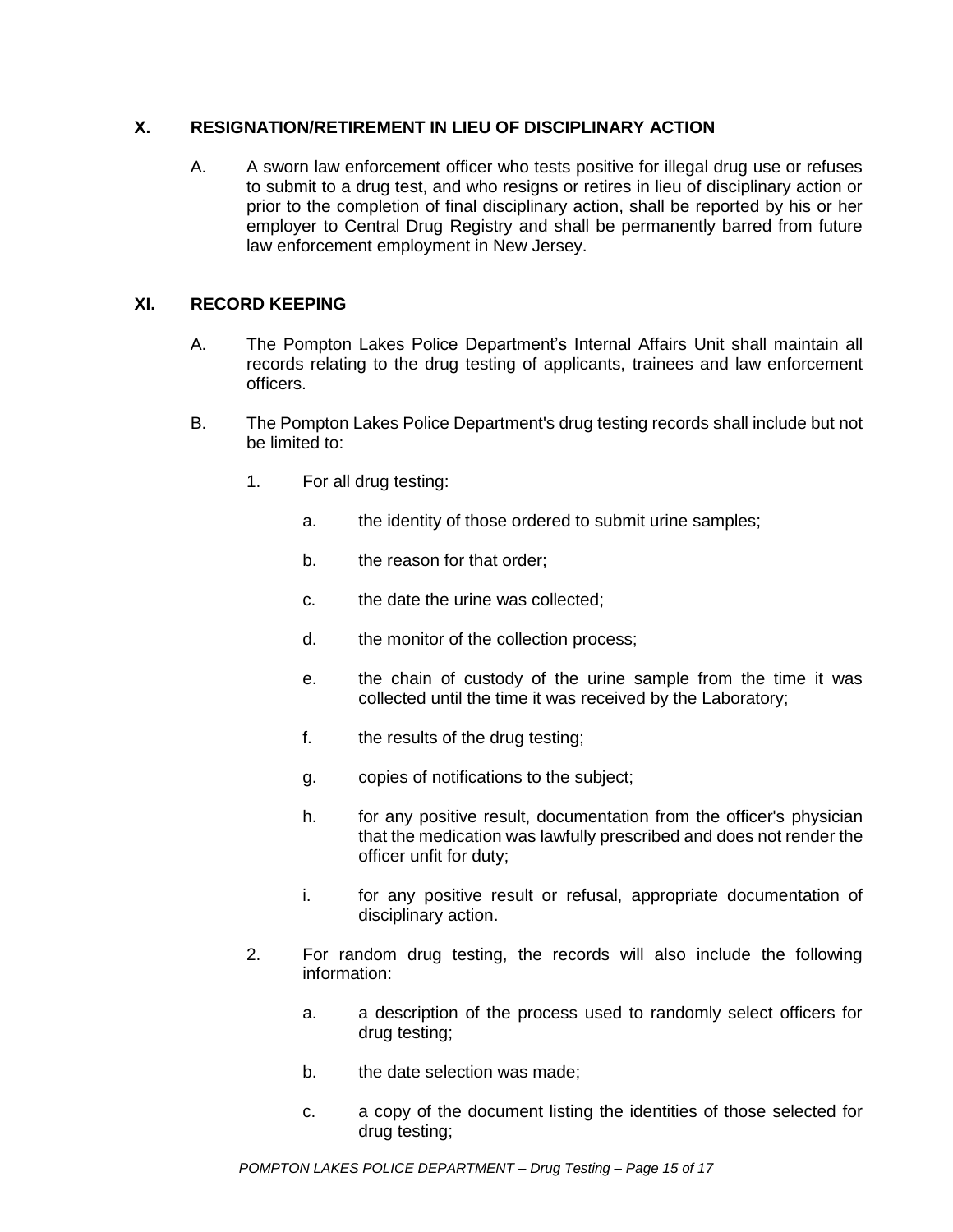- d. a list of those who were actually tested; and
- e. the date(s) those officers were tested.
- C. Drug testing records shall be maintained with the level of confidentiality required for internal affairs files pursuant to the New Jersey Internal Affairs Policy and Procedures.

#### **XII. CENTRAL DRUG REGISTRY**

- A. The Pompton Lakes Police Department shall notify the Central Drug Registry maintained by the Division of State Police of the identity of applicants, trainees and sworn law enforcement officers who test positive for the illegal use of drugs or refuses an order to submit a urine sample on the form prescribed in Attachment F.
- B. Notifications to the Central Drug Registry shall include the following information as to each individual:
	- 1. name and address of the submitting agency, and contact person;
	- 2. name of the individual who tested positive;
	- 3. last known address of the individual;
	- 4. date of birth;
	- 5. social security number;
	- 6. SBI number (if known);
	- 7. Gender
	- 8. Race
	- 9. Eye color
	- 10. substance the individual tested positive for, or circumstances of the refusal to submit a urine sample;
	- 11. date of the drug test or refusal;
	- 12. date of final dismissal or separation from the agency; and
	- 13. whether the individual was an applicant, trainee or sworn law enforcement officer.
- C. The certification section of the notification form must be completed by the chief or director, and notarized with a raised seal.
- D. Notifications to the central registry shall be sent to:

Division of State Police